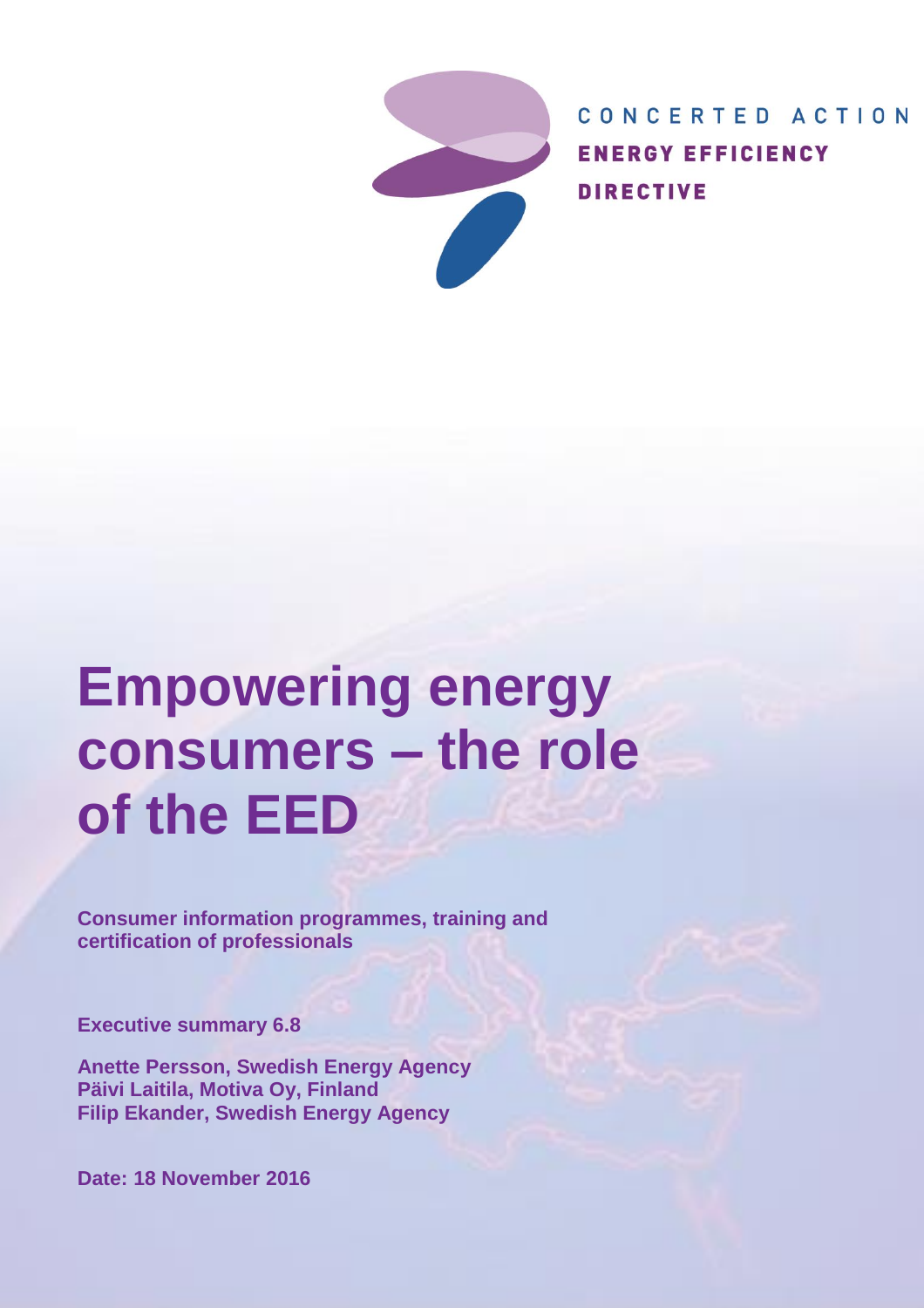## **1 Background**

**Information, awareness and behavioural change are important elements in energy efficiency policy. Barriers to energy efficiency in households, SMEs and other organisations are often related to a lack of knowledge or a lack of interest. Lack of time and/or resources can also be barriers.** 

The purpose of this document is to summarise the main findings from the work under Concerted Action for Energy Services Directive (CA ESD II) and Concerted Action for the Energy Efficiency Directive (CA EED) relating to consumer information programmes, training and certification of professionals for the period 2011-2016. The following image illustrates the areas covered by the working groups:



### **Figure 1: Topics related to consumer engagement under CA ESD II and CA EED**

Under the EED, Member States (MS) shall promote the efficient use of energy by small energy consumers, including domestic consumers. The EED plays a role in empowering energy consumers, for instance through Articles 12 and 17 covering information, awareness raising and other measures relating to behavioural change such as consumer engagement during the roll out of smart meters<sup>1</sup>.

Lack of proper communication and lack of awareness of the financing options available have been identified as barriers to the financing of energy efficiency investments. These barriers, as well as certain aspects of energy poverty are within the scope of the CA EED.

Energy services such as energy audits are important to increase knowledge and raise awareness. For households and SMEs it is important that it is easy to find professional energy service providers for energy audits and other energy services. This is where the certification of energy service providers (EED Art. 16) plays a role.

Relevant articles covered under CA EED:

- Policies and strategies for behavioural change (Art. 12)
- Designing and evaluating measures for behavioural change (Art. 7, 12)
- Smart meters and consumer engagement (Art. 9, 12)
- Information to banks and financial institutions (Art. 17, 20)
- Certification of energy service providers (Art. 8, 16)
- Energy poverty (Art. 5, 7, 12, 17)

 $\overline{a}$ 

 $1$  Metering and billing in art. 9-12 is mainly covered in another section of the CA EED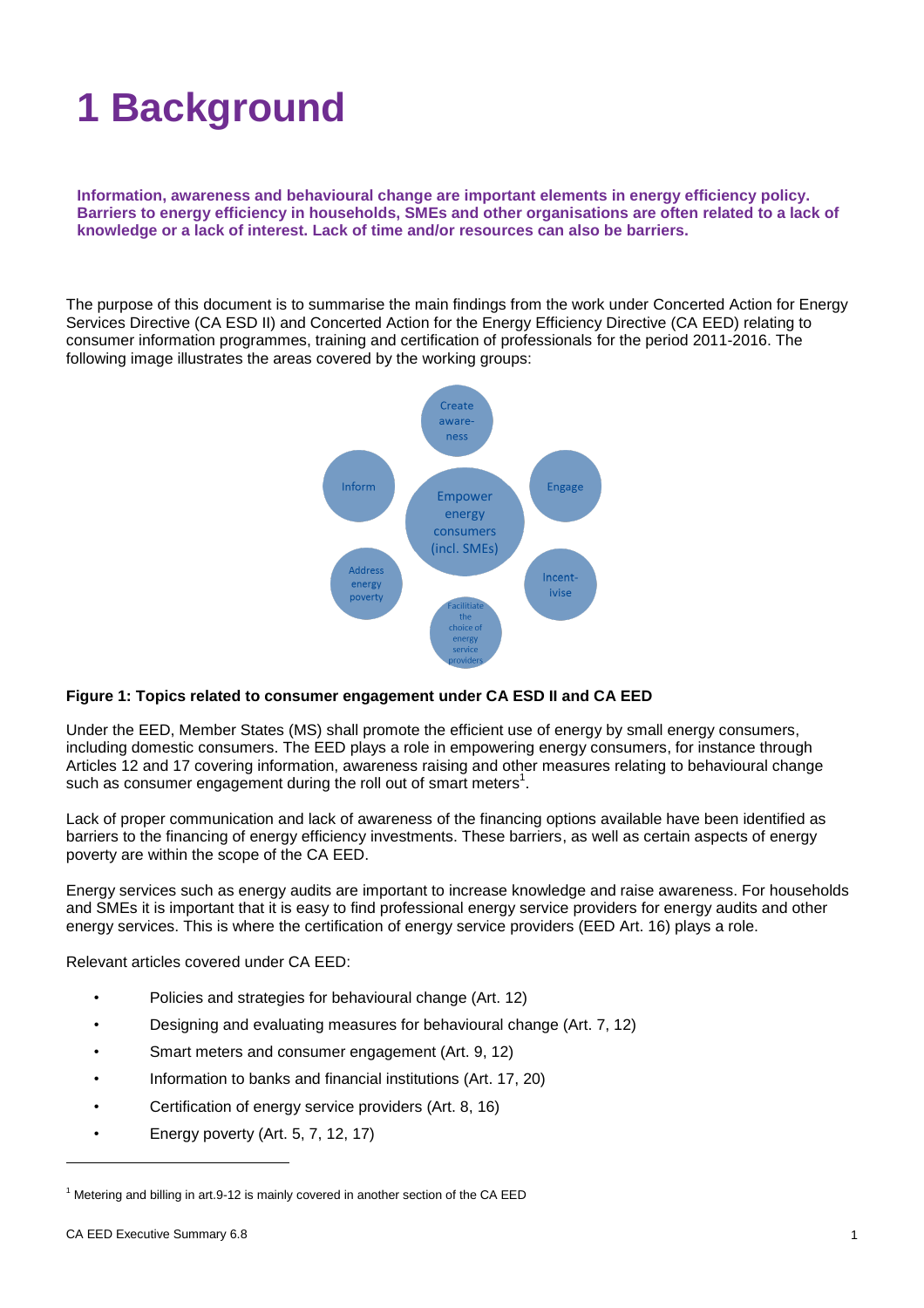### **2 Best practice**

### **2.1 Night Hawks**

At CA EED Plenary Meeting (PM) in Bratislava, there was a presentation of the EU project [Night Hawks.](http://www.night-hawks.eu/) The aim of the project is to identify easy-to-realise energy efficiency potential through energy checks during closing time – night walks. A night walk is a check of a building (shop, SME, library, school, etc.) after hours, when the building is unoccupied (i.e. evening, night, weekend, holiday). A night walk is more advanced than general energy advice but less advanced compared to a complete energy audit.

One of the target groups for the project is shopping centres where energy saving potential ranging from 5% to more than 50% has been identified, and where 10% energy savings can be achieved through low cost or free measures. Around 4.5 TWh could be saved in shopping centres across Europe.

One concrete example is the shopping centre Regent Arcade in the Cotswolds (UK) where the estimated cost savings are around €20,000 through low cost measures identified during night walks.



Potential cost savings:  $<$  20000€

- •Increase staff awareness
- •Time control on certain equipment
- •Occupancy sensor time control
- •Reduce compressed air settings
- •Fix compressed air leaks
- •LED lighting

### **Figure 2 Example from the Night Hawks project**

The project also includes training and capacity building. One concluding remark was that the method to perform Night Walks is easy to replicate in other kinds of businesses and buildings where energy losses are suspected.

### **2.2 Main results of IEA's work on policies for behavioural change**

At the Bratislava PM there was also a presentation of the main results of the work on behaviour change that has been carried out at the International Energy Agency (IEA). The focus was on measures for behavioural change in the transport sector, although measures in buildings and industry were also presented and discussed.

The main areas for discussion in IEA's work have been how energy policy should take account of behaviour to increase the uptake of energy efficient technologies and improve the efficient use of energy. The IEA has also looked into how behavioural trends affect energy consumption.

In the transport sector, energy efficiency policies can act at different levels: the first would be to avoid travel, the second to shift to energy efficient modes of transport and the third to improve the energy efficiency of vehicles (see the illustration below – figure 3). This "hierarchy" is important to be aware of in order not to focus policies solely on vehicle efficiency for instance. Policies for behavioural change would typically address the two first levels – avoid and shift modes.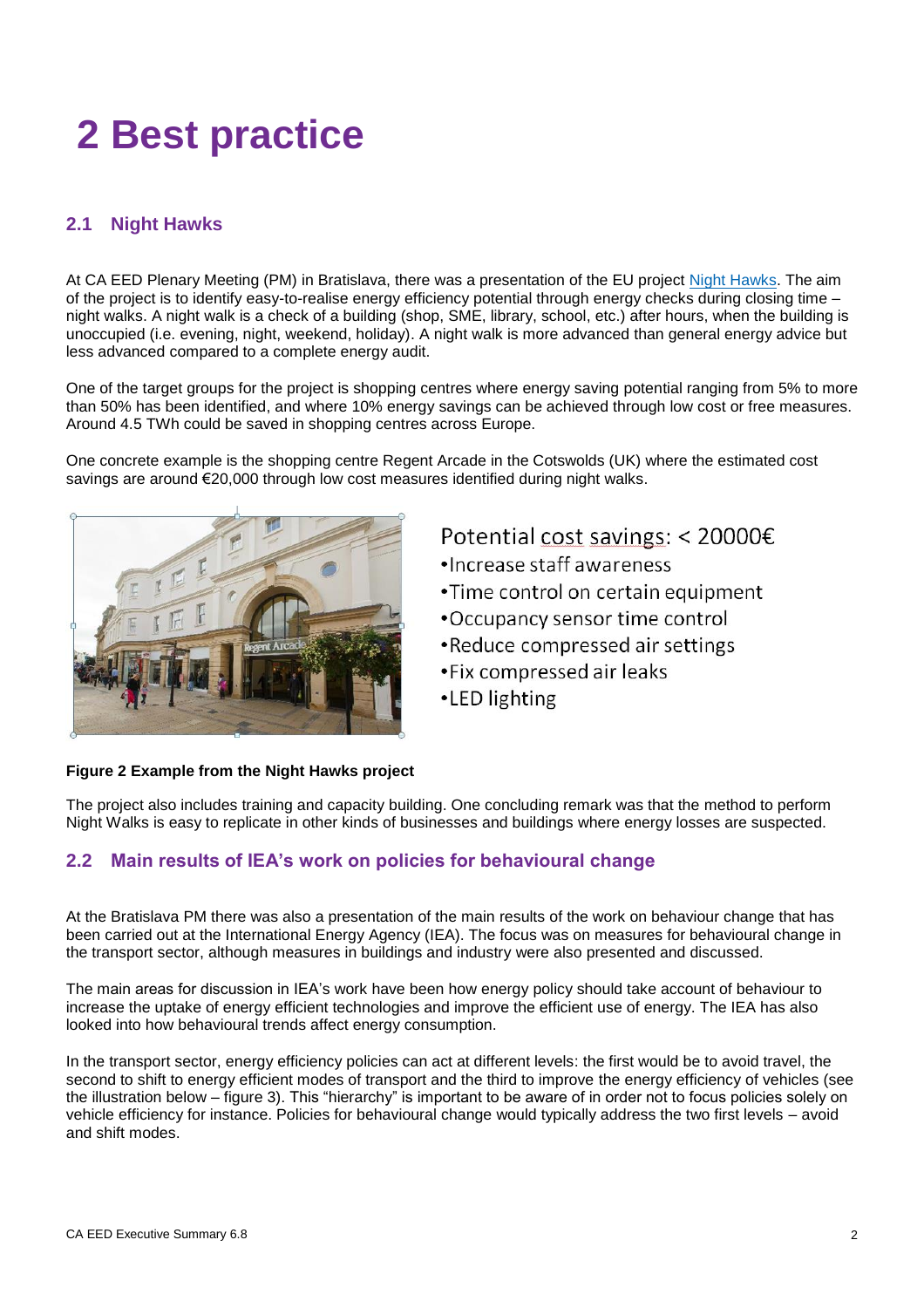

### **Figure 3 Behavioural change in the transport sector**

Several examples of energy efficiency policies for the transport sector were presented, including:

- Vehicle fuel economy labels
- Free parking and access to express lanes for electric vehicles
- Urban planning tools to change consumer preferences and reduce vehicle travel demand
- Increase public transport demand by improving convenience and comfort
- Eco-driving programmes
- Information communication technology (ICT) and improved connectivity
- Dynamic pricing for roads and parking to reduce traffic congestion, fuel consumption,  $CO<sub>2</sub>$  emissions and air pollution
- In some markets, transport systems may be transformed by 'mobility as a service' (including Uber, car sharing, autonomous vehicles and integrated transport systems).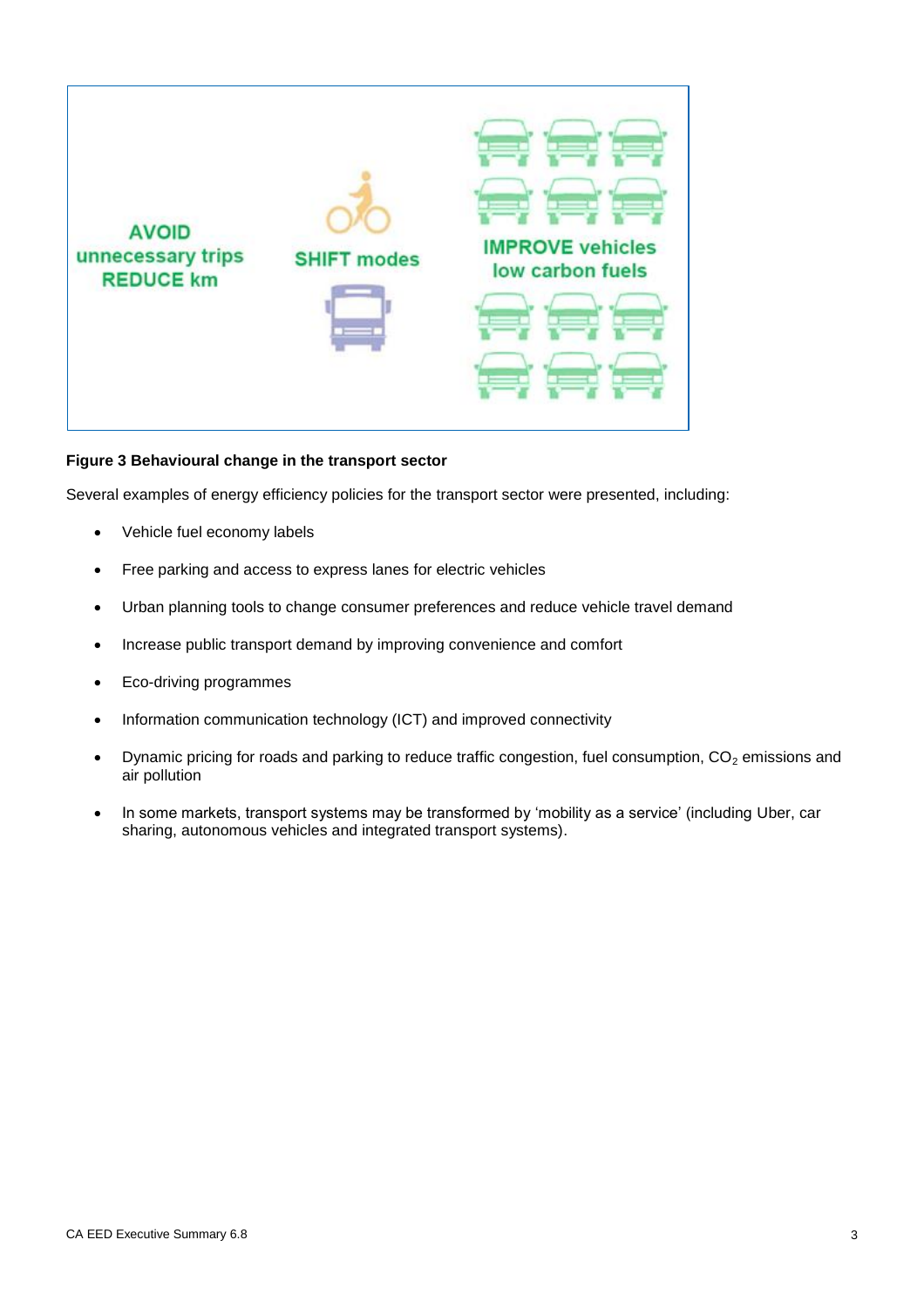# **3 Main findings**

Throughout the Concerted Action, MS have exchanged a wide variety of best practice relating to consumer aspects of energy efficiency and a collective learning process and capacity building has taken place among the participants. The learning has also included experiences from outside the EU and from the field of research. An overview of existing and planned policy instruments in the field of consumer information has been developed and a discussion relating to the design and evaluation of such policies has taken place.

The results achieved within the CA EED have been shared with other Concerted Actions, for instance the Concerted Action for Energy Performance in Buildings Directive (CA EPBD), and with other organisations, such as the International Energy Agency (IEA) and the Joint Research Centre (JRC). The focus has been to share general recommendations and conclusions gathered from the work within the CA EED, without entering into details for individual MS that fall under the confidentiality agreement.

Below is a summary of recommendations that have been given to MS relating to empowering energy consumers.

#### **Inform, create awareness, engage**

- Be aware that there is likely to be a lack of interest in energy consumption in the target group for Article 12 (households, SMEs and organisations) which must be taken into account. The message should try to spur curiosity rather than provoke guilt.
- It is important to keep the message simple and to clearly identify the target group, their drivers and their motivating factors.
- When targeting citizens The most important aspect, in order to realise the energy efficiency potential, is that the information itself, as well as the sender and the conveyor of the information, are both trusted.
- When targeting SMEs It is essential to "speak the language of the companies" in order for the communication to have an impact. MS must tap into drivers and interests of SMEs in order to trigger energy efficient actions.
- While designing an information campaign, the message must be very carefully chosen and adapted to the specific target group.
- Recognising the importance of social context and social practices is a must in order to successfully design and implement behavioural measures. Different approaches and viewpoints (such as sociological, physiological and economical) are needed in this work.
- The evaluation must be an integral part of the design of a measure. It is important for the continued success of different measures and programmes to find ways of evaluating soft measures that are not solely focused on the calculation of energy savings.
- When designing and evaluating measures for behavioural change, it is important to identify and recognise the multiple benefits of energy efficiency such as health, well-being, convenience, etc.
- Link information measures to the roll out of smart meters and plan for communication at the same time as planning for the roll-out. Distribution System Operators (DSOs) can play a key role in communicating with consumers during the roll-out.
- It is important to inform and teach consumers about the benefits of smart meters and the effective utilisation of the metering system and the energy saving potential. It is also important for consumers have to be aware of their rights concerning privacy.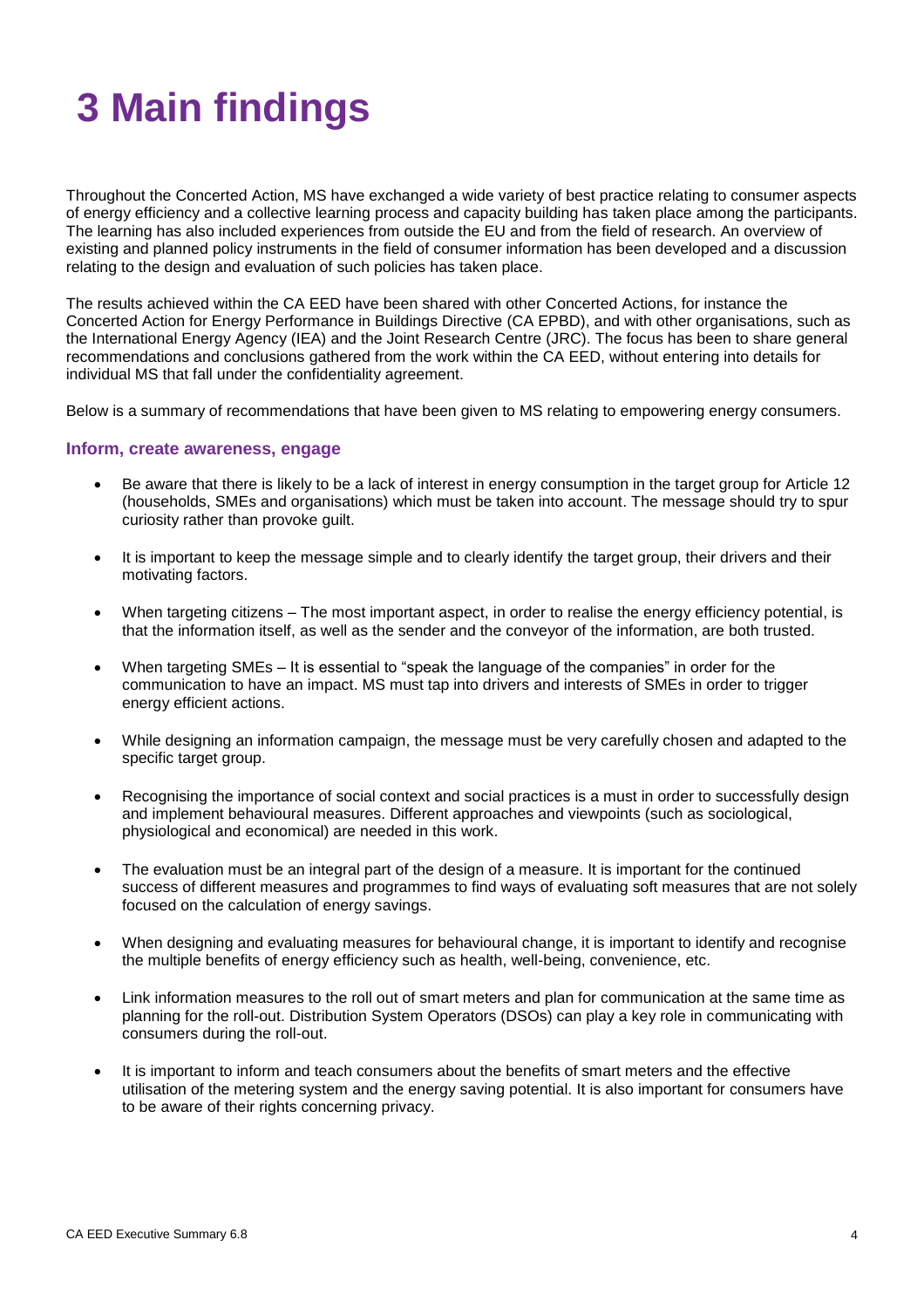### **Incentivise**

- More dialogue between policy makers and banks on a national level could help to address some of the barriers to energy efficiency investments (lack of proper communication, weak marketing of financial instruments, a lack of awareness of the financing options available).
- There is a need for project development assistance to de-risk the investment; through standardisation and benchmarking, and aggregation of projects.
- Customers in particular SMEs need neutral information on different financing possibilities (i.e. grants, subsidies, etc.)
- Actors should bear in mind that the most important driver for making energy efficiency investments in buildings is increased comfort – a warmer and more comfortable house with less draughts – and that access to financing only plays a minor part in the decision to invest.

#### **Facilitate the choice of energy service providers**

- Registers of energy service providers are recommended in order for consumers to be able to easily find certified/accredited/qualified experts.
- Targeted information campaigns: The target group for energy services is not homogenous (industry, public sector, SMEs, households) and therefore the message must be adapted to different target groups in order to be effective.
- Need for a National Contact Point (NCP): There might be a need for a central contact point at national level, because requirements for certification of energy professionals are found in different Directives that typically are handled by different Ministries.
- Work on understanding the requirements in different countries: The first step in cross-border collaboration is to understand the requirements in other countries in order to be able to compare them to an MS's own requirements.

#### **Address energy poverty**

- *Identify:* The first step is to identify the households at risk of energy poverty.
- *Inform:* Lack of awareness, interest and knowledge is often a barrier to energy efficiency improvements
- *Incentivise:* Obviously, energy poor households will in general not have the financial means to invest in energy efficient renovation or new energy efficient products to the extent needed.
- Phase out financial social support measures that discourage energy inefficient behaviour (such as social tariffs) by targeted support such as direct financial payments to the energy poor and/or, even better, for support measures that reduce energy consumption and thereby help in an enduring way.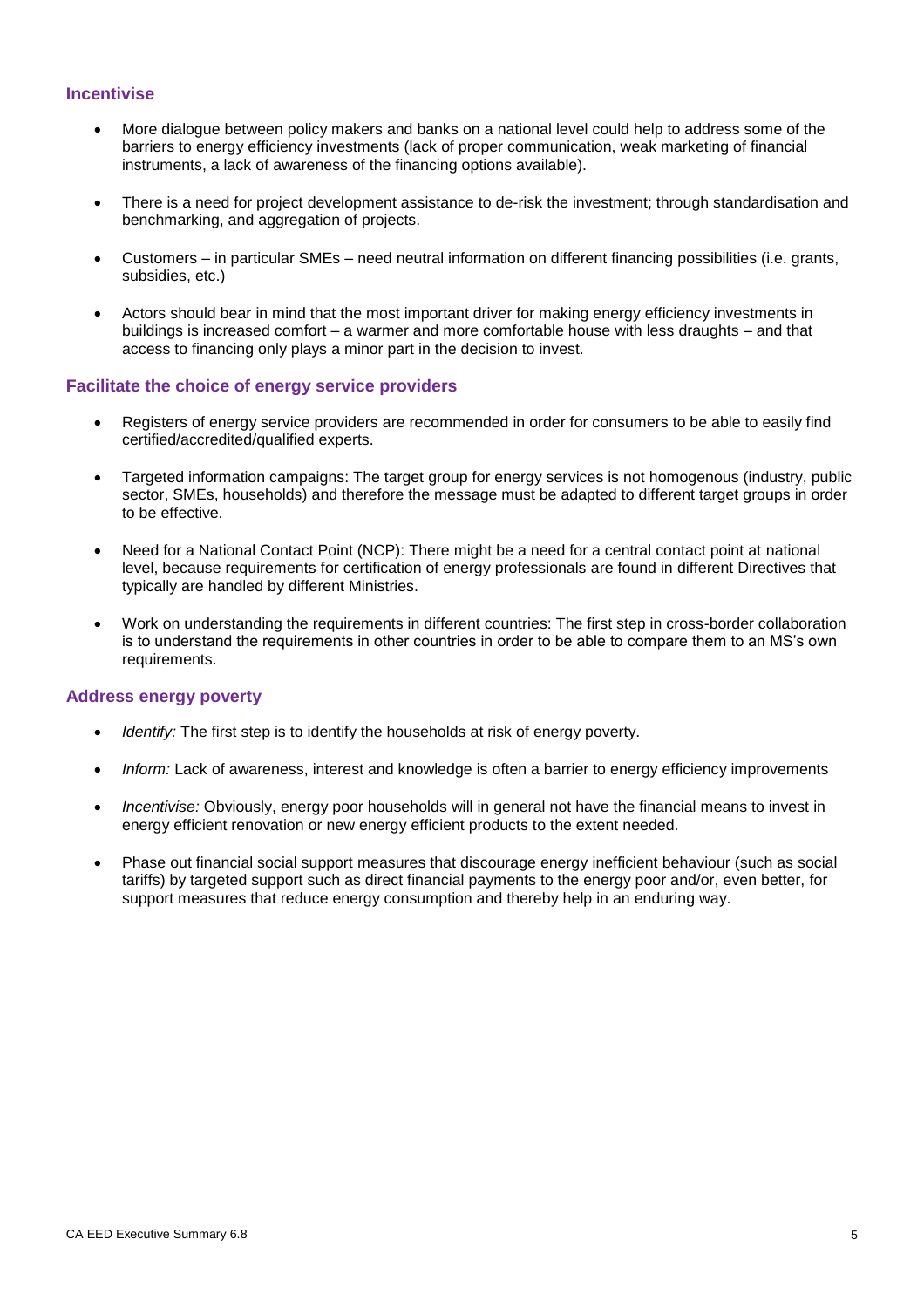### **4 Next steps**

The future energy system will not be the same as today's and this will also affect the role of consumers. Based on a study by the Swedish Energy Agency entitled Four Futures, a presentation of four explorative scenarios and a discussion on the role of the consumer in the future energy system was held at the conference in Bratislava.

### **Four Futures – explorative scenarios for the Swedish energy system after 2020**

- 1. In Forte (forceful), it is important that society ensures that energy prices are low, especially for industry. Welfare is based on economic growth and the availability of jobs in traditional industries. Secure supply and access to energy is also one of Forte's main priorities.
- 2. Legato (tied together), involves reducing the energy system's environmental impact and helping to resolve a global issue. Important factors here are ecological sustainability and global justice, which characterise its solutions.
- 3. Espressivo (expressive), is very much based on people's own initiatives and consumers who want to have individual solutions and flexibility. Here, green energy is a strong driving force. Decentralisation, smallscale private production and purchasing services are important elements.
- 4. Vivace (lively), has a strong climate focus. Sweden has chosen to become a forerunner in green growth and develop the export market for environmental clean technology and a new bioindustry. This entails an investment in new types of jobs.



Following this discussion in Bratislava, the participants identified areas for future cooperation within the Concerted Action with a focus on consumers and consumer information. The following areas were considered to be of highest priority:

- How to change consumer behaviour through ICT
- Transport/Mobility management
- Prosumers
- Verification of soft measures

This will serve as input to the identification of topics in the coming CA EED 2 project.